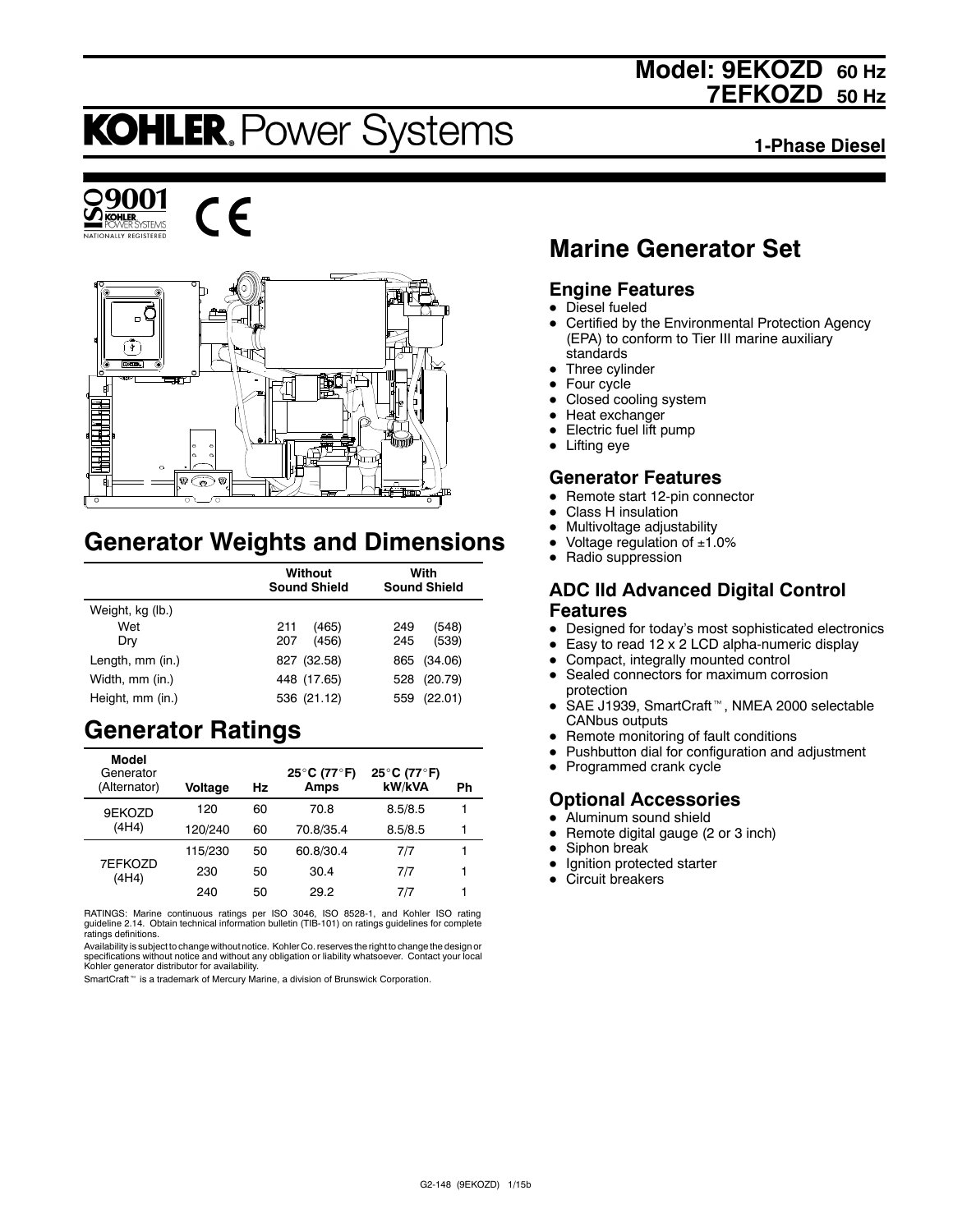## **Application Data**

#### **Engine**

| <b>Engine Specifications</b>                                                                                 | 60 Hz                        | 50 Hz |
|--------------------------------------------------------------------------------------------------------------|------------------------------|-------|
| Type                                                                                                         | 4 cycle, naturally aspirated |       |
| Cylinder, quantity                                                                                           | 3                            |       |
| Displacement, L (cu. in.)                                                                                    | 1.028(62.7)                  |       |
| Bore and stroke, mm (in.)                                                                                    | 75 x 77.6 (2.95 x 3.05)      |       |
| Compression ratio                                                                                            | 24.5:1                       |       |
| Combustion system                                                                                            | Indirect injection           |       |
| Rated rpm                                                                                                    | 1800                         | 1500  |
| Max. power at rated rpm, HP                                                                                  | 14.5                         | 11.9  |
| Governor, type                                                                                               | Mechanical                   |       |
| Frequency regulation, mechanical<br>governor<br>No load to full load (droop) $\ldots \ldots$<br>Steady state | 5%<br>±0.7%                  |       |
| Angular operation<br>$Instant (1 min.) \dots \dots$<br>Intermittent $(30 \text{ min.}) \dots \dots \dots$    | $35^{\circ}$<br>$25^{\circ}$ |       |

## **Engine Electrical**

| <b>Engine Electrical System</b> | 60 Hz         | 50 Hz |
|---------------------------------|---------------|-------|
| Battery, voltage                | 12 volt       |       |
| Battery charging module         | 10-amp        |       |
| Battery, minimum recommendation | 650 CCA @ 0°F |       |
| Starter motor                   | 2.5 kW, 12 V  |       |

## **Cooling**

| <b>Cooling System</b>                                                     | 60 Hz                             | 50 Hz      |
|---------------------------------------------------------------------------|-----------------------------------|------------|
| Capacity, L (qt.), approx.                                                | 3(3.2)                            |            |
| Heat exchanger type                                                       | 2.5 in. dia. $\times$ 2 pass      |            |
| Seawater pump type                                                        | Belt-driven.<br>10-blade impeller |            |
| Heat rejected to cooling water at rated<br>kW, wet exhaust, kW (Btu/min.) | 12 (683)                          | 11.1 (635) |
| Engine water pump flow, Lpm (gpm)                                         | 21.6(5.7)                         | 21.2(5.6)  |
| Seawater pump flow, Lpm (gpm)                                             | 28.4 (7.5)                        | 24.6(6.5)  |

#### **Fuel**

| <b>Fuel System</b>                     | 60 Hz    | 50 Hz |
|----------------------------------------|----------|-------|
| Fuel shutoff solenoid                  | Electric |       |
| Fuel pump                              | Electric |       |
| Maximum recommended fuel lift, m (ft.) | 1.2(4.0) |       |

## **Lubrication**

| <b>Lubricating System</b>             | 60 Hz                   | 50 Hz |
|---------------------------------------|-------------------------|-------|
| Oil pan capacity with filter, L (qt.) | 2.5(2.6)                |       |
| Oil pump type                         | Pressure, trochoid pump |       |

## **Operation Requirements**

| <b>Air Requirements</b>                                          | 60 Hz       | 50 Hz      |
|------------------------------------------------------------------|-------------|------------|
| Engine combustion air requirements,<br>$L/min.$ (cfm)            | 1132 (40)   | 934 (33)   |
| Generator cooling requirements, L/min.<br>(cfm)                  | 4814 (170)  | 3964 (140) |
| Max. air intake restriction, in. (mm) $H2O$                      | 10 (250)    |            |
| Exhaust flow, $m^3/m$ in. (cfm)                                  | 2.5 (88)    | 2.0(73)    |
| Exhaust temp., °C (°F) at full load                              | 398 (750)   | 398 (750)  |
| Max. allowed exhaust back pressure,<br>kPa (mm H <sub>2</sub> O) | 14.2 (1444) |            |
| <b>Fuel Consumption</b>                                          | 60 Hz       | 50 Hz      |
| Diesel, Lph (gph) at % load                                      |             |            |
| 100%                                                             | 3.4(0.9)    | 2.6(0.7)   |
| 75%                                                              | 2.6(0.7)    | 1.9(0.5)   |
| 50%                                                              | 1.9(0.5)    | 1.5(0.4)   |
| 25%                                                              | 1.1(0.3)    | 1.1(0.3)   |

**Note:** The fuel consumption of the 60 Hz model is based on 9EKOZD and the fuel consumption of the 50 Hz model is based on 7EFKOZD.

### **Engine Features**

- Low oil pressure shutdown
- High engine temperature shutdown
- Low seawater pressure shutdown
- Vibromount
- Belt guard
- Disposable oil filter
- Oil drain valve
- Programmed glow plug circuit for cold starting
- Disposable fuel filter

#### **Alternator Features**

- $\bullet$  Brushless, rotating field design permits power to be obtained from stationary leads.
- $\bullet$  Windings are vacuum impregnated with epoxy varnish for dependability and long life.
- $\bullet$  Rotors are dynamically balanced to minimize vibration.
- Copper windings ensure minimal heat buildup. Insulation meets NEMA standards for class H insulation.
- Direct connected to the engine, the generator has sealed precision ball bearings with a precision-machined steel sleeve in the end bracket to prevent shaft misalignment and extend bearing life.
- $\bullet$  Mounted on a drip-proof tray.
- $\bullet$  Equipped with a four-lead reconnectable stator.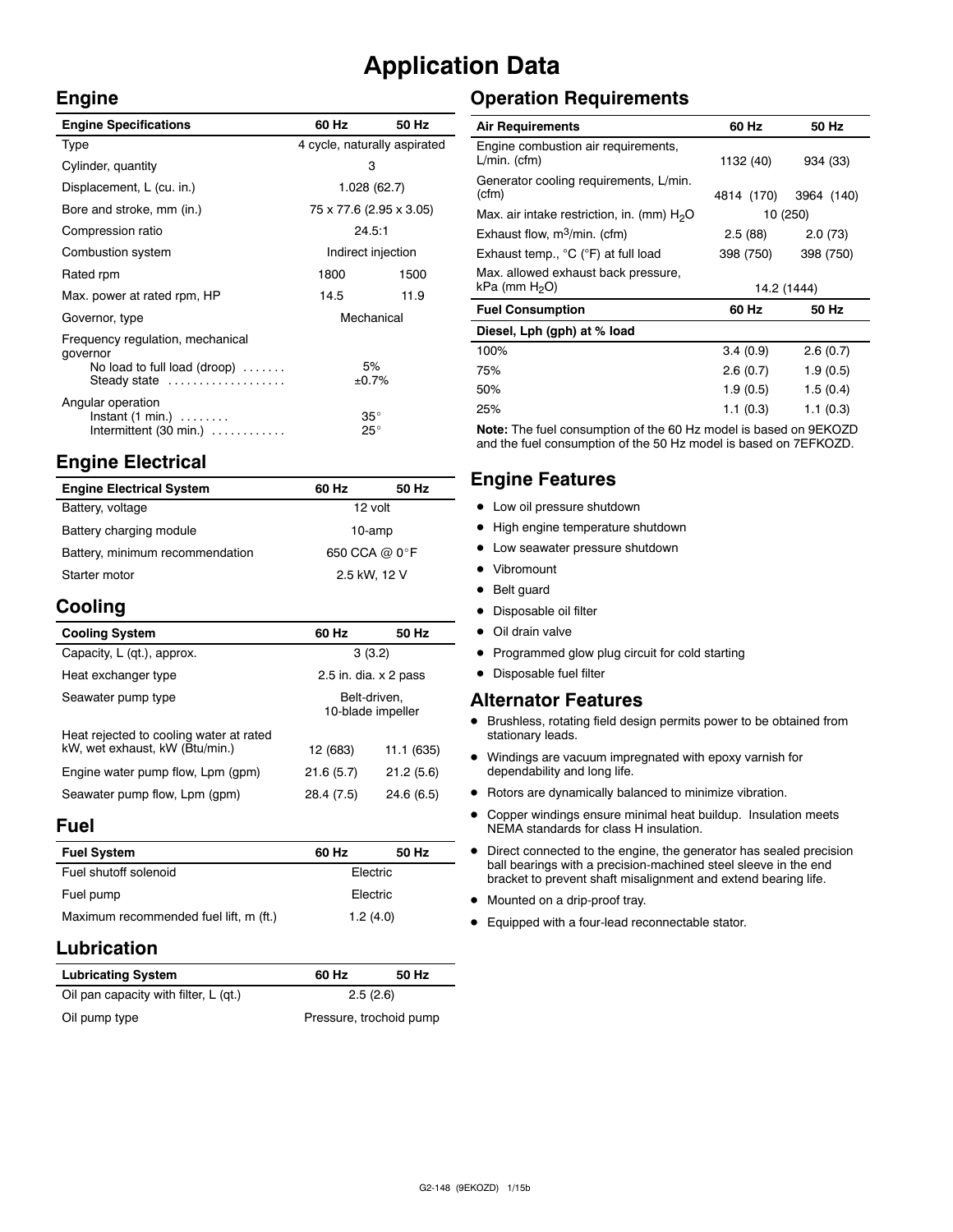## **Application Data**



## **Advanced Digital Control IId Features**

#### **Controller Features:**

- Integrated genset control & voltage regulation
- Selectable Smartcraft<sup>™</sup> V1.0, NMEA 2000, & SAE J1939 outputs
- Hybrid voltage regulation
- USB interface
	- o Ease of uploading and downloading software
	- d Historical and diagnostic information
	- o Real time diagnostics
	- d Front-face accessible
	- $\circ$  SiteTech<sup>\*</sup> compatible for setting changes
- $\bullet$  Metering capabilities
- NXP microprocessor with 512 KB Flash and 60 KB RAM
- $\bullet$  179 x 126 x 47 mm (7.1 x 5.0 x 1.9 in.) dimension
- Programmed preheat for cold starts

#### **Display Type/Features:**

- 12 character x 2 line LCD display
- Temperature range (-20 to 70 $^{\circ}$  C)
- Displays:
	- o Runtime hours
	- o Crank cycle status
	- o Generator status
	- d Warnings
	- o Faults
	- o Diagnostics
	- o Setup parameters
	- o Software version
- Maintenance minder (customer programmable)
- 2-button keypad: Single power momentary and Start/Stop
- **•** Standard non-membrane switch overlay
- $\bullet$  Rotary encoder knob with pushbutton features:
	- d Voltage
	- o Gain
	- o V/Hz adjustment
- Controller configuration
- Tri-color LED indicator displays system ready, warning, and fault status

SmartCraft<sup>™</sup> is a trademark of Mercury Marine, a division of Brunswick Corporation.

### **Accessories**

#### **Sound Shield**

Provides for highly effective silencing, ease of access for engine/generator servicing, low maintenance, excellent durability, and safety. The sound shield's customer connection panel includes connections for the following:

- o Battery (positive and negative)
- o Equipment ground
- $\circ$  Fuel inlet and return
- o Seawater inlet
- o Water-cooled exhaust outlet
- d Oil drain
- o Customer load lead access
- o Customer interface

#### **Siphon Break**

Mandatory kit on generators installed below the waterline. Prevents the siphoning of flotation water into the engine.

#### **Line Circuit Breakers**

Protect the generator from extreme overload.

#### **Ship-to-Shore Switch**

Allows immediate switching to Kohler<sup>®</sup> generator set power or shore power protecting the electrical system from the possibility of simultaneous connection of both power sources.

#### **Remote Digital Gauge**

Allows starting and stopping from a location remote from the generator set.

- $\circ$  3 in. gauge for J1939 Requires a 76.2 mm (3 in.) dia. hole for mounting.
- $\circ$  2 in. gauge for Smartcraft<sup>™</sup> Requires a 50.8 mm (2 in.) dia. hole for mounting.

#### **Remote Connection/Extension Harness**

Provides wiring for the remote digital gauge.

#### **12-Inch Remote Wiring Harness**

Equipped with a 12-pin connector on one end that connects to the standard customer interface connector. Equipped on the other end with leads for connection to customer-supplied wiring.